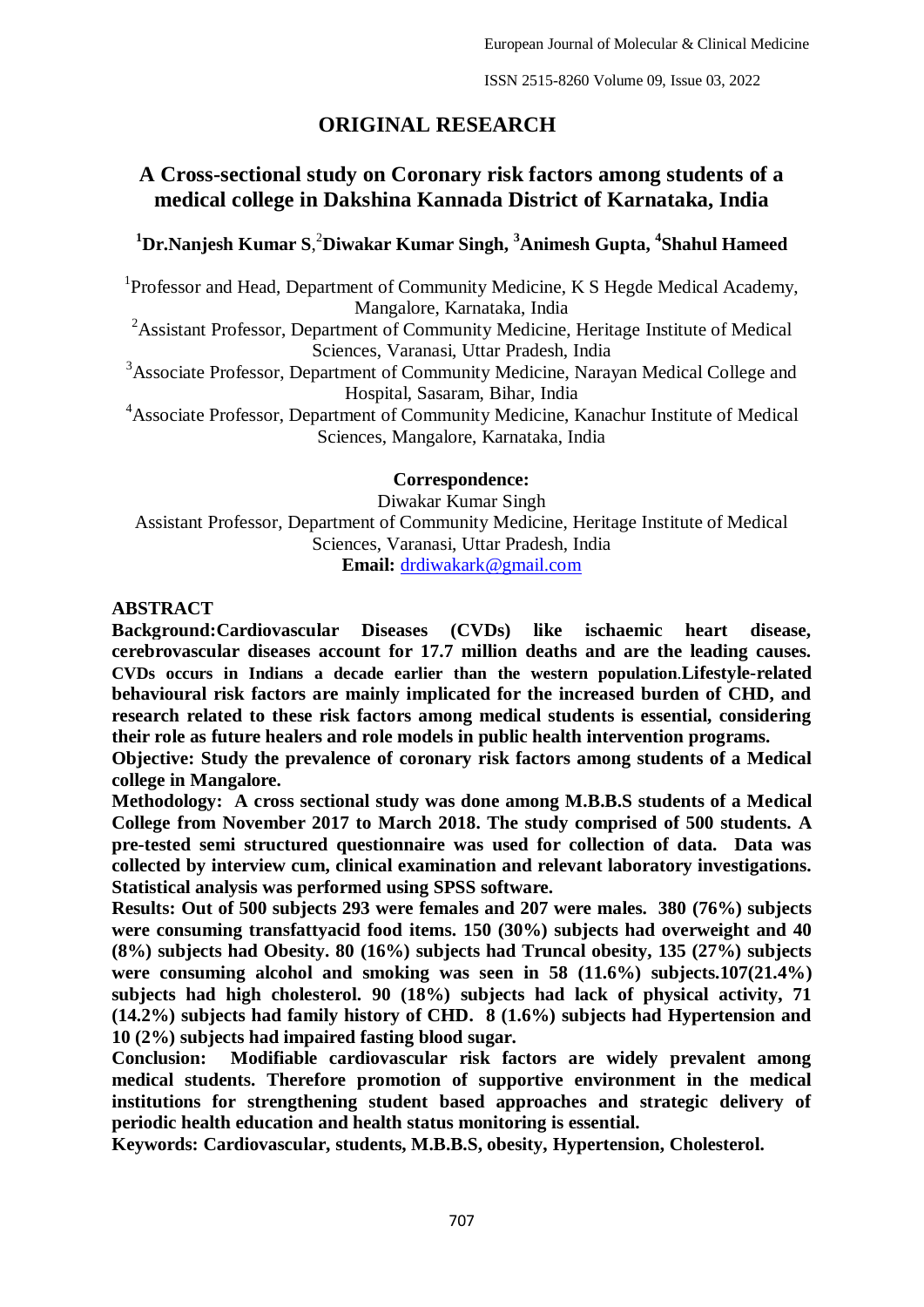# **INTRODUCTION**

Cardiovascular Diseases (CVDs) like ischemic heart disease, cerebrovascular diseases account for 17.7 million deaths and are the leading causes.<sup>1</sup>CVDs occurs in Indians a decade earlier than the western population.<sup>2</sup> In the year 2016, CVDs contributed to 28.1% of total deaths and 14·1% of total disability-adjusted life years (DALYs) compared with 15·2% and 6·9%, respectively in 1990 in India.<sup>3</sup>32 million heart attacks and strokes per year only the tip of the iceberg. Undetected billions are at high cardiovascular risk due to hypertension, diabetes, high lipids, tobacco use, physical inactivity and unhealthy diet.<sup>4</sup> The epidemic of cardiovascular disease in India is advancing rapidly. Overview of population surveys conducted over two decades in India reported 9-fold increase in the Prevalence of Coronary Heart Disease. It has been estimated that there will be doubling of deaths due to cardiovascular disease (CVD) in India by  $2015.<sup>5</sup>$ 

Food habits plays a vital role in the general well being of an any individual consuming food which are rich in trans fatty acids like deep fried fast food, cakes, chips, pies, packaged cookies, candy, aerated drinks etc. is a risk factor for coronary vascular disease. Also adapting a lifestyle which includes tobacco and alcohol consumption, lack of physical activity, abnormal weight gains and stress during the younger age leads to increase risk of coronary vascular disease. When the above factors came into play during the younger age group mainly between 15 to 25 years, it increases the risk of coronary vascular disease. This risk factor development is relatively high in student community. This is due to change in lifestyle and adapting to new environment with financial freedom and also peer pressure. Lifestyle-related behavioral risk factors are mainly implicated for the increased burden of

CHD, and research related to these risk factors among medical students is essential, considering their role as future physicians and role models in public health intervention programs.

Medical colleges play a vital role in the overall development of a student into a competent doctor who contributes usefully to the society. Health is an important aspect of development of student and education is an important determinant of health. Medical colleges have

profound influence on thinking patterns and behaviours of students, their families, and the interventions can reach generations of students.

# **MATERIALS AND METHODS**

A cross sectional study was done among M.B.B.S students of a Medical College from November 2017 to March 2018.Sampling technique : Universal sampling technique.

All the students who were admitted on or after 1/1/2013 at Medical College in mangalore were included in the study. The study comprised of 500 students (207 were males and were 293 females)

# **INCLUSION CRITERIA**

All the students of M.B. B.S. course were included (From Ist M.B. B.S to Internship) for the study.

## **EXCLUSION CRITERIA**

All the students with known history of cardiovascular disease were excluded.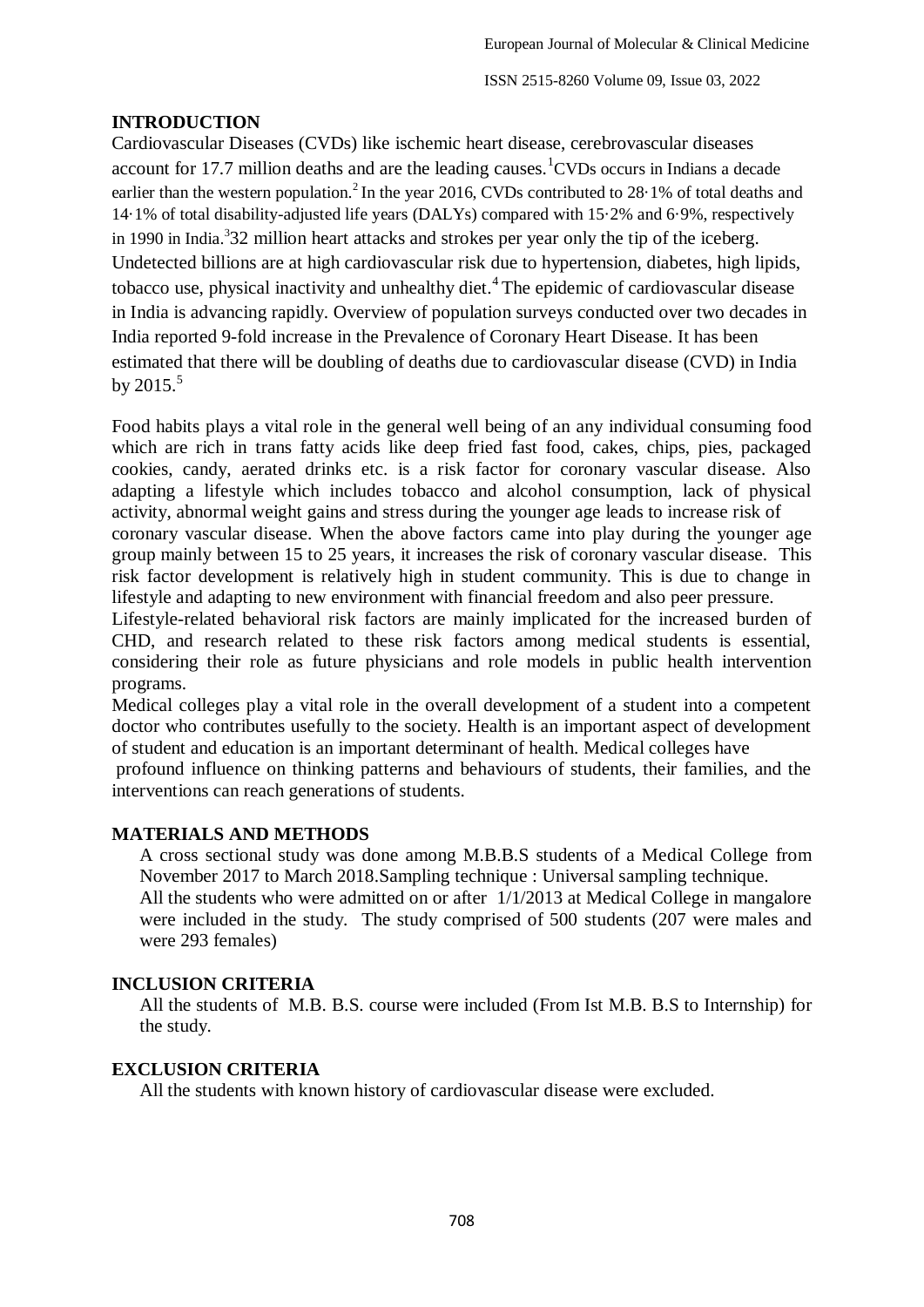## **1. METHOD OF COLLECTION OF DATA**

Informed written consent was obtained by explaining to the subjects about the method of study, outcome and possible intervention. An assurance to the subject about confidentiality of the subject's data was ensured. A pre-tested semi structured questionnaire was used for collection of data. Data was collected by interview cum, clinical examination and necessary laboratory investigations.

## **METHOD OF STUDY**

Subjects were contacted as per their convenience. The purpose of study, outcome, and possible intervention was explained to each of the subjects and written informed consent was taken from each subject by interview technique.

- General information, Present, Past, Personal & Family History was collected by asking relevant questions.
- Clinical Examination was done in the Out Patient Department of Community Medicine, running at the teaching hospital of the college.

## **A) HEIGHT MEASUREMENT PROTOCOL**

Subjects stands with back against the board (or whatever part of the body touches the board first; may be more than one body part). Body weight is evenly distributed on both feet. Arms hang freely by the sides of the body, palms facing the thighs. Legs are placed together, bringing knees or ankles together .Subjects stands erect, head is up and facing straight ahead. Verify body position front and left. Position head in Frankfort Horizontal Plane. Subjects inhales deeply holding his/her breath without moving head or body. Bring headpiece down onto the upper most point on the head, compress the hair. subjects are told to let breath out. Height is recorded to the nearest  $0.1 \text{cm}^6$ .

## **B) BODY WEIGHT MEASUREMENT PROTOCOL**

Turn on the scale to "zero" the scale. Place standard weight on the scale to ensure accuracy of the scale. If scale is accurate, begin assessments. Ask the subjects to remove extra layers of clothing, jewelry, and any items in his/her pockets. Ask the subjects to step on the scale backwards (for confidentiality). Ensure that the body weight is evenly distributed between both feet. Arms hang freely by the sides of the body, palms toward thighs. Head is up and facing straight ahead. Weight is recorded to nearest to 100 gm.<sup>6</sup>

## **C) WAIST CIRCUMFERENCE MEASUREMENT PROTOCOL**

The subject is in a standing position. The examiner stands behind the subject and palpates the hip area for the right iliac crest. The examiner marks a horizontal line at the high point of the iliac crest and then crosses the line to indicate the midaxillary line of the body. The pants and underclothing of the subjects must be lowered slightly for the examiner to palpate directly on the hip area for the iliac crest. The examiner then stands on the subject right side and places the measuring tape around the trunk in a horizontal plane at this level marked on the right side of the trunk. The recorder walks around the subject to make sure that the tape is parallel to the floor and that the tape is snug, but does not compress the skin. The measurement is made at minimal respiration to the nearest  $0.1 \text{ cm}^7$ 

# **D) HIP CIRCUMFERENCE MEASUREMENT PROTOCOL**

The subject stands erect with feet together and weight evenly distributed on both feet. The recorder stands in back of the subject and gathers the side seams of the exam pants together above the hips and places the thumb in the fabric to make a fold. The recorder holds the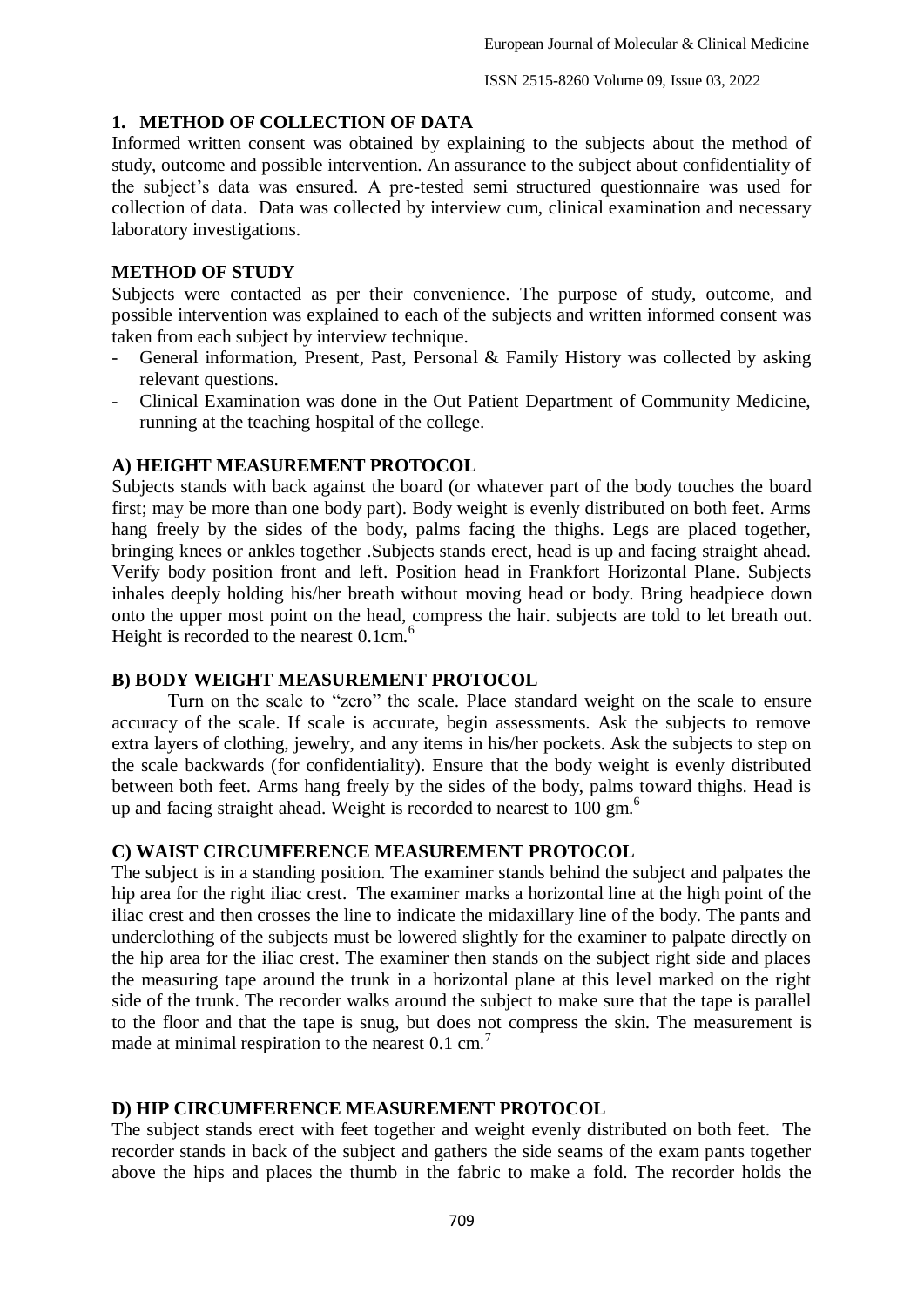folded sides of the pants snugly while the examiner squats on the right side of the subject and places the measuring tape around the buttocks. The tape is placed at the maximum extension of the buttocks. The recorder then adjusts the sides of the tape and checks the front and sides so that the plane of the tape is horizontal. The zero end of the tape is held under the measurement value. The tape is held snug but not tight. The examiner takes the measurement from the right side  $<sup>7</sup>$ </sup>

## **E) BLOOD PRESSURE**

Subject should be seated quietly for at least 5 minutes in a chair (rather than on an exam table), with feet on the floor, and arm supported at heart level. Measurement of BP in the standing position is indicated periodically, especially in those at risk for postural hypotension. An appropriate-sized cuff (cuff bladder encircling at least 80 percent of the arm) should be used to ensure accuracy. At least two measurements should be made. SBP is the point at which the first of two or more sounds is heard (phase 1), and DBP is the point before the disappearance of sounds (phase 5) .Blood pressure was measured using a mercury sphygmomanometer and the average of the two readings will be used for the study. Same instrument was used for all the subjects and it was standardized once before every session with standard instruments.<sup>8</sup>

Female subjects were examined in the presence of a female nurse. Subjects were examined in daylight for general physical examination and systemic examination was done thoroughly. Fasting intravenous blood was taken for laboratory investigations using universal safety precautions.

Fasting lipid profile was estimated by using cholesterol oxidase –peroxidase aminophenazone (CHOD –PAP) method and fasting blood sugar was analyzed using glucose oxidase phenol 4 –aminophenazone ( GOD –PAP) method. If fasting blood sugar is more than normal (126mg/dl), then postprandial blood sugar was checked after giving 75grams of glucose at the end of two hours.

Statistical analysis was performed using SPSS software.

# **RESULTS AND DISCUSSION**

In the present study, the mean age of the study subjects was 21.5 years (SD=2.007) and youngest subject was 17 years, oldest was 26 years. Nearly 10% of study subjects were beyond the age of 24 years. In the study subjects 390(78%) were Hindus followed by Christians 65 (13%), Muslims 45 (9%).

| <b>Coronary risk factors</b>          | <b>Present</b> $(\% )$ | Absent $(\% )$ |
|---------------------------------------|------------------------|----------------|
| Transfattyacid consumption            | 380(76)                | 120(24)        |
| Overweight/Obesity                    | 150/40 (30/8)          | 310(62)        |
| Alcohol consumption                   | 135(27)                | 365 (73.0)     |
| High total Cholesterol $(>200$ mg/dl) | 107(21.4)              | 393 (78.6)     |
| Lack of Physical activity             | 90(18.0)               | 410 (82)       |
| <b>Truncal Obesity</b>                | 80(16)                 | 420 (84)       |
| Family history of CHD                 | 71(14.2)               | 429 (85.8)     |
| Smoking                               | 58 (11.6)              | 442 (88.4)     |
| Hypertension                          | 8(1.6)                 | 492 (98.4)     |
| Impaired fasting blood sugar          | 10(2)                  | 490 (98)       |

**Table 1: Distribution of Coronary risk factors in the Study Population (n=500)**

The table-1 shows that 380 (76%) subjects were consuming transfattyacid and 150 (30%) subjects were overweight. 135 (27%) subjects were consuming alcohol,107(21.4%) subjects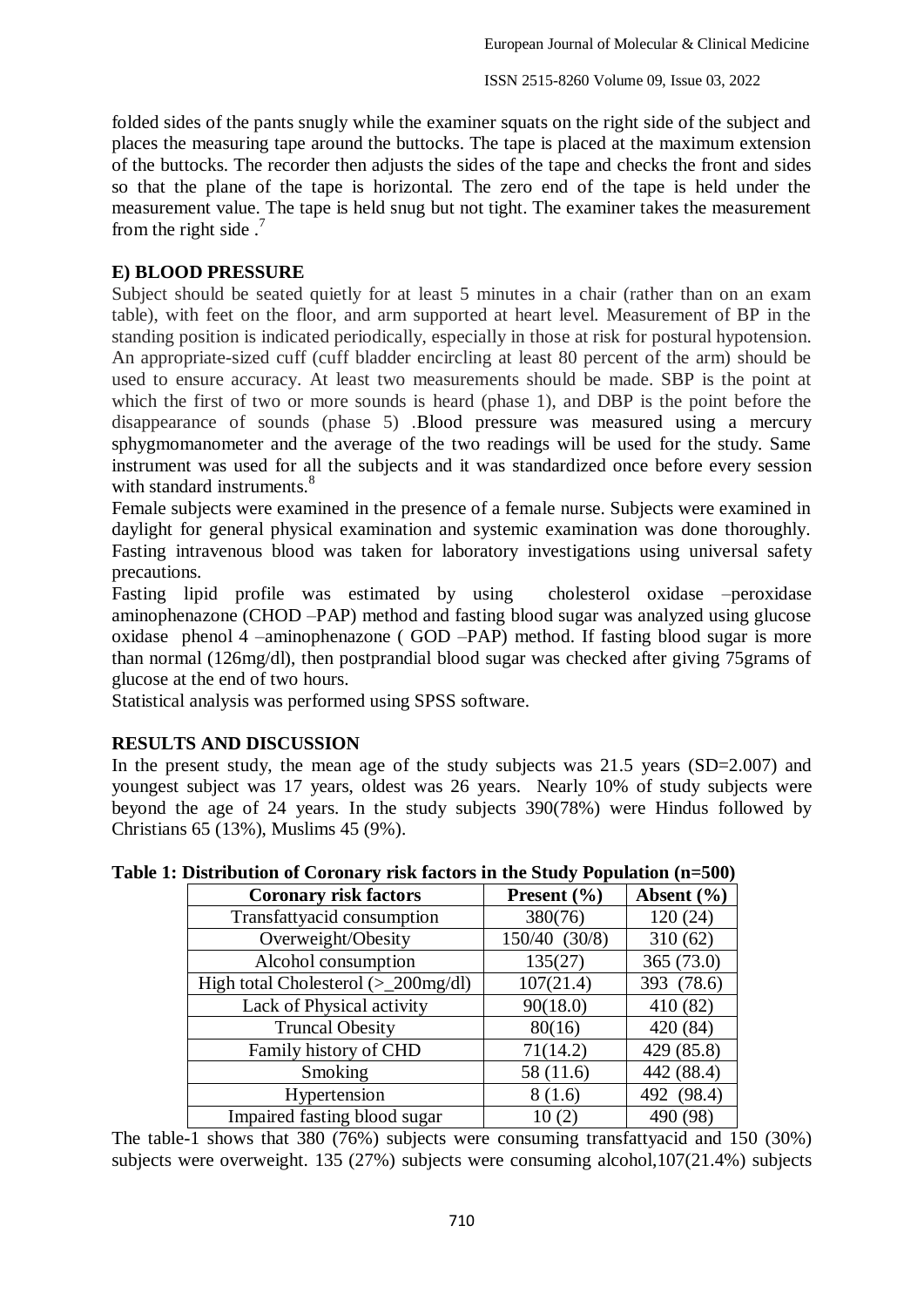ISSN 2515-8260 Volume 09, Issue 03, 2022

had high cholesterol. Only 8 (1.6%) subjects had Hypertension and 10 (2%) subjects had impaired fasting blood sugar.

| Academic year       | <b>Number</b> | <b>Smoking</b> | Percentage |
|---------------------|---------------|----------------|------------|
| year                | 100           |                |            |
| $\gamma$ na<br>year | 117           | 12             | 10.25      |
| year                |               | 13             | 14.28      |
| τn<br>year          | 93            | 16             | 17.20      |
| Intern              | 99            | 14             | 14.14      |
| Total               | 500           | 58             |            |

**Table 2: Distribution of Smoking in study subjects in relation to Academic year**

Chi square=11.531, P<0.021

In the table 2 the prevalence of smoking was high among the  $4<sup>th</sup>$  year 17.20% subjects followed by the  $3<sup>rd</sup>$  year 14.28 subjects. Possibly due to enhanced academic stress. Smoking was low in interns 14.14% possibly due to awareness and lack of stress of exams/academics. This difference in the smoking in relation to academic year was statistically significant.

Rustagi N et al done a study on cardiovascular risk behaviour among students of a Medical College in Delhi in November 2009 to February 2010 the found that use of any form of tobacco was 7%. Use of tobacco was significantly increased with increase in semester of the students. In 1<sup>st</sup> semester 1.2%, 3<sup>rd</sup> semester 11.9%, 5<sup>th</sup> semester 12.6%, 7<sup>th</sup> semester 17.0% and  $9<sup>th</sup>$  semester 31.3%. In this study also smoking of tobacco was increased with increase in the academic year of the subjects.<sup>9</sup>

**Table 3: Distribution of Alcohol consumption in study subjects in relation to Academic year**

| Academic year                 | <b>Number</b> | <b>Alcohol consumption</b> | Percentage |
|-------------------------------|---------------|----------------------------|------------|
| $\mathbf{F}^{\text{st}}$ year | 100           | 16                         |            |
| $\gamma$ nd<br>year           | 117           | 19                         | 16.23      |
| vear                          | 91            | 27                         | 29.67      |
| year                          | 93            | 28                         | 30.10      |
| Intern                        | 99            | 45                         | 45.45      |
| Total                         | 500           | 135                        |            |

Chi square= 30.904, P<0.0001

The above table 3 shows that alcohol consumption was high among the intern 45.45% followed by  $4<sup>th</sup>$  year 30.10% subjects. The proportion of consumption of alcohol increased with increase in the academic year. This difference was statistically highly significant. In internship subjects gets more occasions for celebration like birthday, completion of posting and engagement of friends etc. They feel this was their last year to be away from home and possibly they want to enjoy the last year with their friends/peer group.

Rustagi N et al done a study on cardiovascular risk behavior among students of a Medical College in Delhi in November 2009 to February 2010 the found that use of Alcohol was 28.8%. Use of alcohol was significantly increased with increase in semester of the students. In 1<sup>st</sup> semester 10.7, 3<sup>rd</sup> semester 16.7%, 5th semester 27.6%, 7<sup>th</sup> semester 34.1% and 9<sup>th</sup> semester  $56.3\%$ . In this study also alcohol consumption was increased with increase in the academic year of the subjects.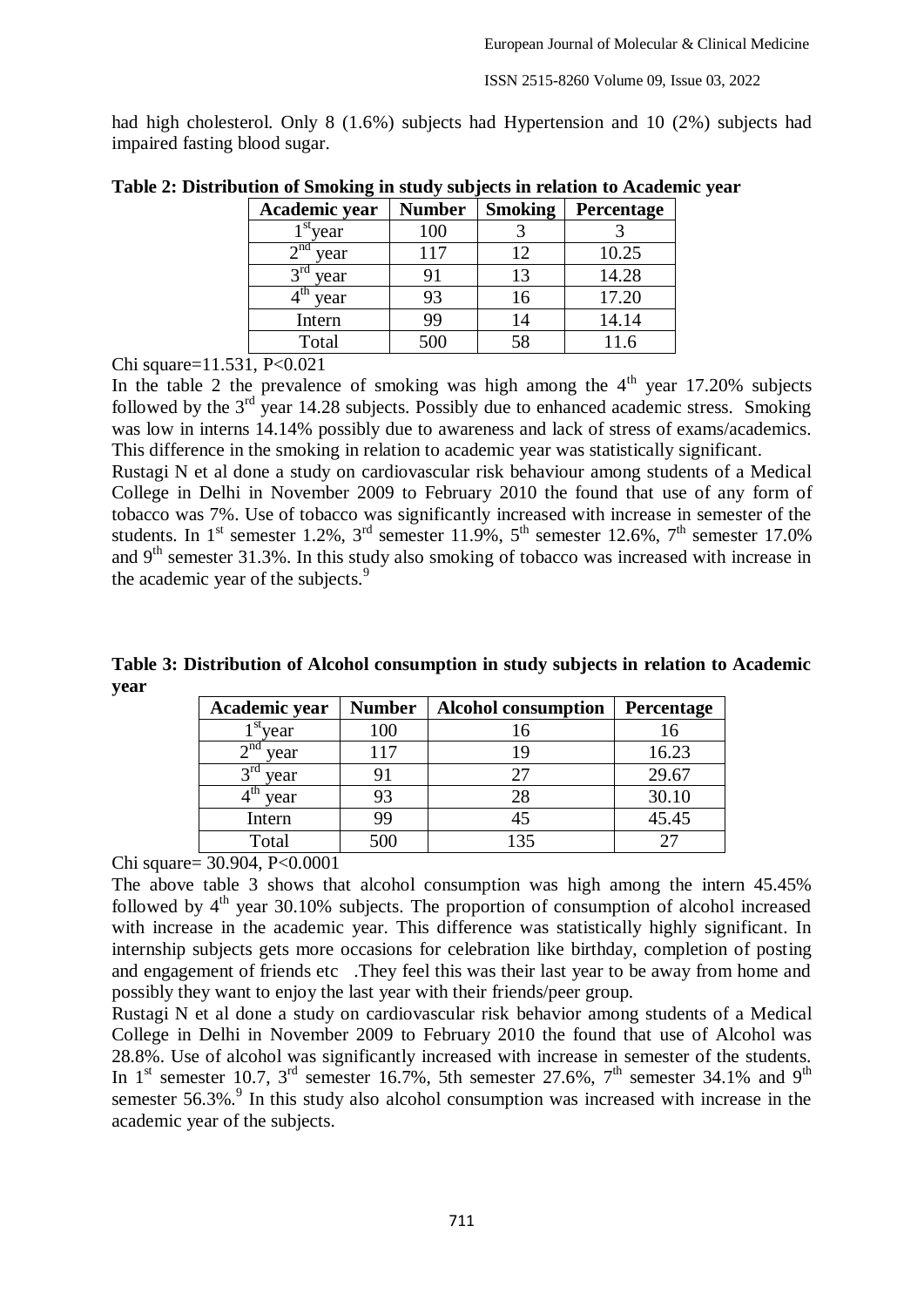| Academic year           | <b>Number</b> | <b>Transfattyacid consumption</b> | Percentage |
|-------------------------|---------------|-----------------------------------|------------|
| $l^{st}$ year           | 100           | 66                                | 66         |
| $2^{\text{nd}}$ year    | 117           | 86                                | 73.50      |
| $2^{\text{rd}}$<br>year | 91            | 68                                | 74.74      |
| year                    | 93            |                                   | 75.26      |
| Intern                  | 99            |                                   | 77.77      |
| Total                   | 500           | 367                               |            |

**Table 4: Distribution of the consumption of food containing Transfattyacid (Fast food) in study subjects in relation to Academic year**

Chi square= 12.623, P<0.013

The table 4 shows that the consumption of fast food like cakes, deep fried food, chips, containing more transfattyacid is more in the interns  $77.77\%$  followed by the  $4<sup>th</sup>$  year subjects 75.26% and least among the  $1<sup>st</sup>$  year subjects 66.0%. This difference in the consumption of transfattyacid in relation to progress in the academic year of the subjects was statistically highly significant. The consumption of transfattyacid is least among  $1<sup>st</sup>$  year subjects due to majority of the students were new to the college and the place and hostel mess food is compulsory for the  $1<sup>st</sup>$  year subjects and as they progress in the college their habit of eating out side hotels, pizza corners, fast food shops increases significantly because they came to know the place very well and friend's circles also increases to go to outside for food.

Rustagi N et al done a study on cardiovascular risk behaviour among students of a Medical College in Delhi in November 2009 to February 2010 the reported that consumption fast food was 32.0%. Consumption fast food was significantly increased with increase in semester of the students. In 1<sup>st</sup> semester 23.8%, 3<sup>rd</sup> semester 26.7%, 5th semester 37.5%, 7<sup>th</sup> semester 37.1% and 9<sup>th</sup> semester 34.9%. <sup>9</sup>

**Table 5: Distribution of lack of Physical Activity in study subjects in relation to Academic year**

| Academic year           | <b>Number</b> | <b>Sedentary habits</b> | Percentage |
|-------------------------|---------------|-------------------------|------------|
| vear                    | 100           |                         |            |
| 2 <sup>nd</sup><br>year | 117           | 23                      | 19.65      |
| year                    |               | 13                      | 14.28      |
| year                    | 93            | 34                      | 36.55      |
| Intern                  | 99            | 12                      | 12.12      |
| Total                   | 500           |                         |            |

Chi square= 31.864, P<0.0001

The table 5 shows that the lack of physical activity was reported in the 18% of subjects. It was more among the  $4<sup>th</sup>$  year subjects 36.55% followed by  $2<sup>nd</sup>$  year subjects 19.65%. This was possibly because of the subjects in  $4<sup>th</sup>$  year and  $2<sup>nd</sup>$  year, found less time for playing games due to academic compulsion. However, 1<sup>st</sup> year fresher's, inspite of academic stress, they may be carrying out physical exercise due to their exposure first to professional college atmosphere.

This difference in the lack of physical activity in the subjects in relation to academic year of the subjects was statistically very highly significant.

Rustagi N et al done a study on cardiovascular risk behavior among students of a Medical College in Delhi in November 2009 to February 2010 the reported that lack physical activity was 42.6%. Lack physical activity was significantly increased with increase in semester of the students. In 1<sup>st</sup> semester 15.5, 3<sup>rd</sup> semester 16.3%, 5th semester 27.3%, 7<sup>th</sup> semester 37.2% and  $9<sup>th</sup>$  semester 31.7% respectively.<sup>9</sup>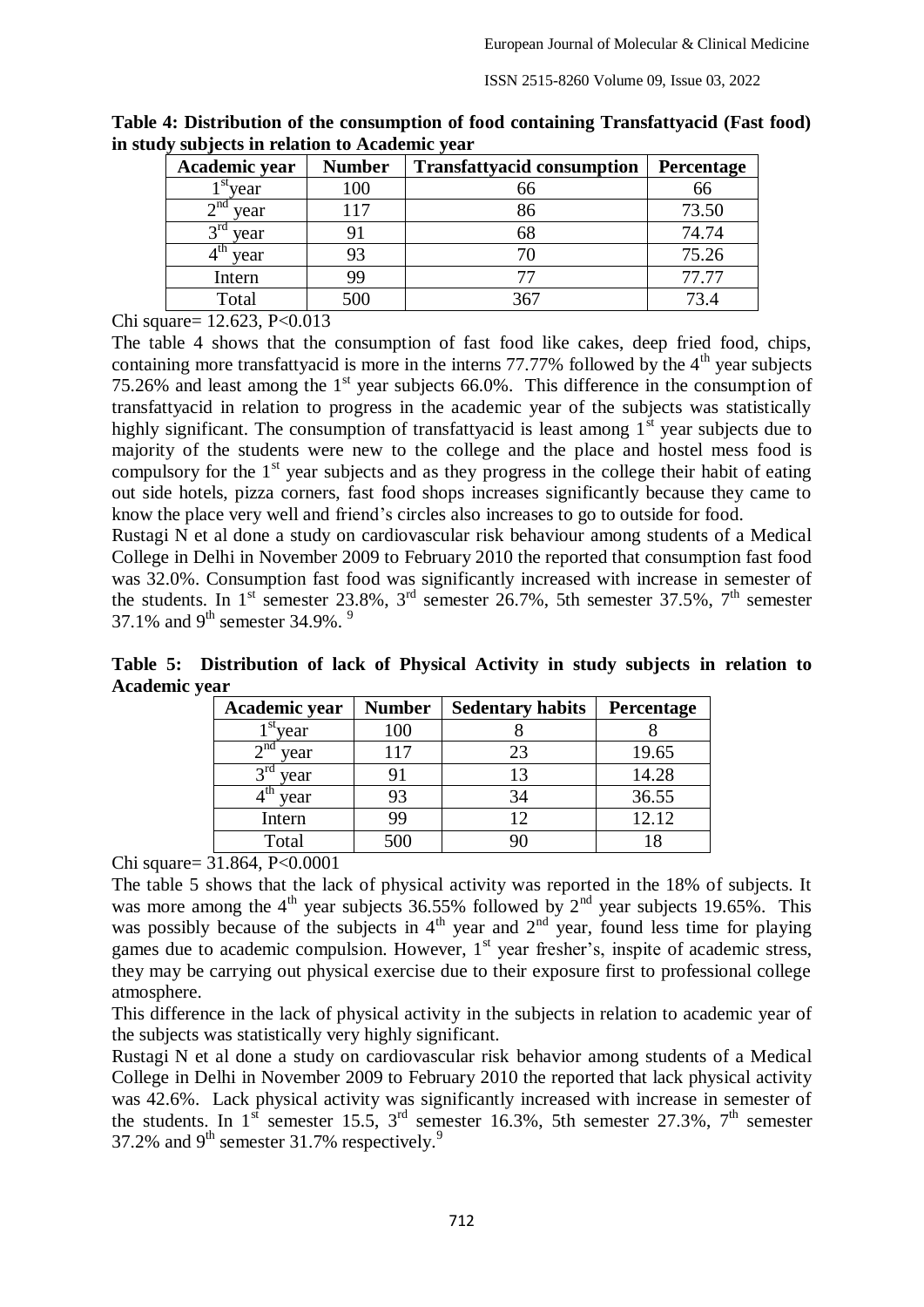| Academic year        | <b>Number</b> | High cholesterol > 200mg/dl | Percentage |
|----------------------|---------------|-----------------------------|------------|
| $1st$ vear           | 100           |                             |            |
| $\lambda$ nd<br>year | 117           |                             | 19.65      |
| $3^{r0}$<br>year     |               |                             | 21.97      |
| year                 | 93            |                             | 22.58      |
| Intern               | 99            |                             | 31.31      |
| Total                | 500           |                             |            |

**Table 6: Distribution of high total cholesterol in study subjects in relation to Academic year**

Chi square =  $12.292$ , P<0.015

The table 6 shows that the proportion of high cholesterol in the study subjects steadily increases with their progress in the academic year, with highest among the interns 31.31% followed by the  $4<sup>th</sup>$  year subjects 22.58%. This increase in high cholesterol is due to their consumption of transfattyacid, alcohol and lack of physical activity increased with their increase in the academic year. This difference in the proportion was statistically significant.

#### **CONCLUSION**

From the present study the modifiable coronary risk factors are widely seen among medical students which increases with years spent in the medical college. So promotion of periodic health education, regular physical activities like yoga, sports to be inculcated in the curriculum along with health status monitoring will helps us to decrease the modifiable coronary risk factors in our future doctors.

Instead of body building exercise in Gym it is brisk walking /outdoor games involving aerobic, cardio respiratory activity is to be encouraged as medical students are the healers / preachers for the future population.

## **LIMITATIONS**

Few subjects did not reveal their personal history regarding the alcohol intake and tobacco/ smoking habits.

## **FUNDING**

No funding sources.

**CONFLICTS OF INTEREST**

None declared.

## **REFERENCES**

- 1. WHO. World Health Organization; Geneva: 2016. Global Health Estimates 2015: Deaths by Cause, Age, Sex, by Country and by Region, 2000–2015.
- 2. Prabhakaran D., Jeemon P., Roy A. Cardiovascular diseases in India. Circulation. 2016;133:1605–1620.
- 3. Ruhil R. India has reached on the descending limb of tobacco epidemic. *Indian J Community Med.* 2018;43:153–156.
- 4. World Health Organization. Prevention of recurrent heart attack and strokes in low and middle income populations. Evidence based recommendations for policy makers and health professionals. Geneva: WHO; 2007.
- 5. World Health Organization. Prevention of cardiovascular disease- Guidelines for assessment and management of cardiovascular risk. Geneva: WHO; 2007.